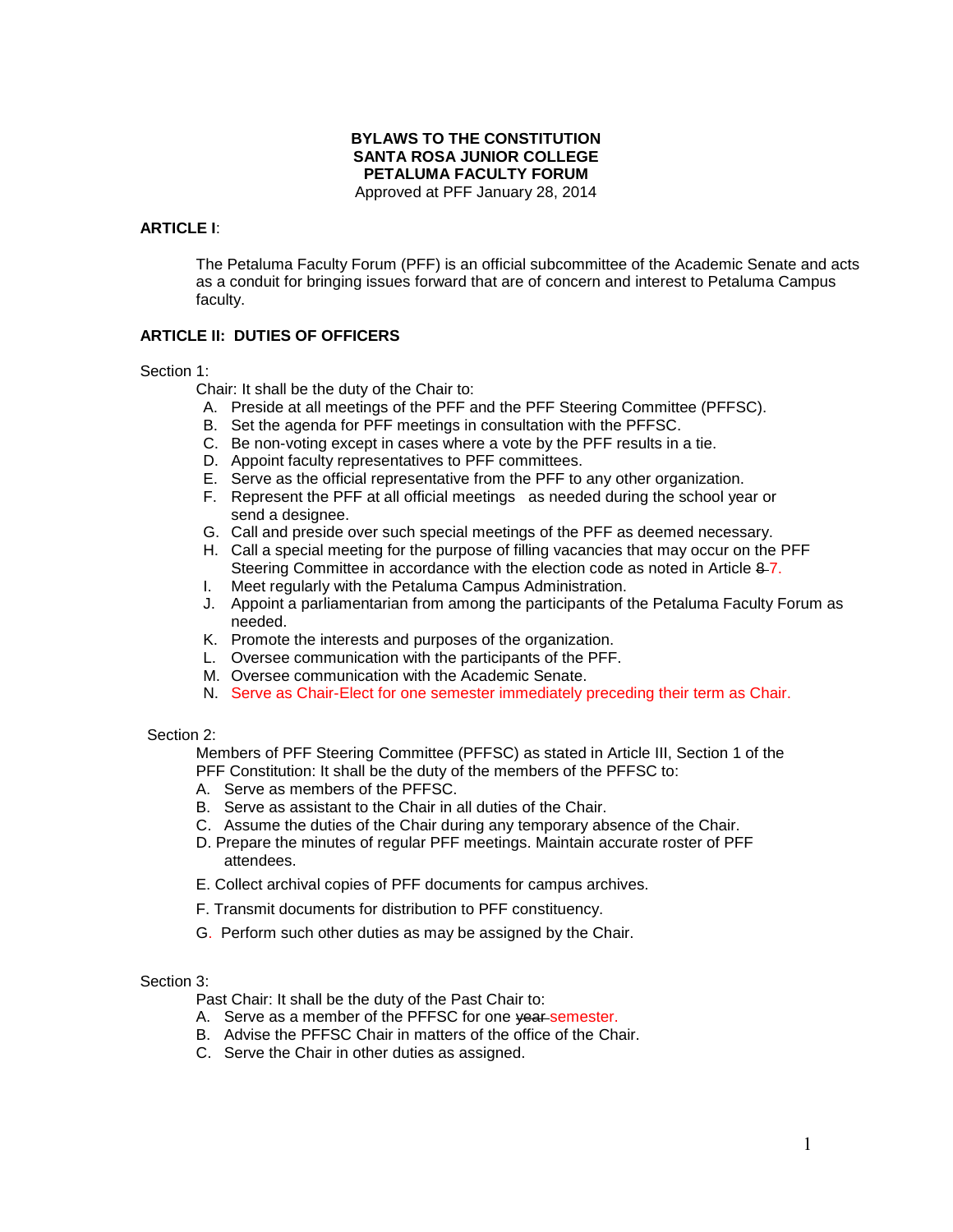# **ARTICLE III: PFF SUB-COMMITTEES**

### Section 1:

General Committee Provisions A. The PFFSC shall establish *ad hoc* subcommittees as needed.

# **ARTICLE IV: MEETINGS**

Section 1: Frequency of meetings

- A. When the College is in session, the PFF shall meet on an average of once per month.
- B. Special meetings may be called at the discretion of the Chair of the PFF or by written petition to the Chair of at least 4 regular participants of PFF. No business may be transacted other than that for which the meeting was called.

Section 2: Procedures

- A. The PFFSC shall give written notice, including the agenda, of each meeting to the members of the PFF at least three days prior to the PFF meeting.
- B. The PFFSC shall record all motions other than procedural.
- C. PFF meetings are open to all interested parties, but only PFF eligible participants (as defined in Article III, Section 1 of the PFF Constitution) may vote. Participants may speak when recognized by the Chair of the PFF or by a majority vote of the PFF.

### Section 3: Order of Business

- A. The regular order of business of the PFF shall be the agenda prepared by the PFFSC.
- B. The following shall be the order of business for all regular meetings, unless changed for a particular meeting by two-thirds of those present at a regular meeting:
	- a. Call to order
	- b. Open Forum not to exceed 15 minutes, 5 minutes per speaker
	- c. Reading, correction, and adoption of the minutes of the previous meeting
	- d. Reading of correspondence
	- e. Reports to PFF
	- f. Action agenda Items must come from the discussion agenda of a previous meeting or be carried over from a previous action agenda.
	- g. Discussion agenda Items once discussed may be moved to the action agenda of a subsequent meeting or carried over for further discussion.
	- h. Adjournment
- C. Agenda: Any PFF participant may present to the Chair, in writing, an item for the discussion agenda. The item must be presented not later than two weeks prior to the meeting. The Chair, in consultation with the Steering Committee, shall place the item on the discussion agenda on a priority basis.

# **ARTICLE V: PARLIAMENTARY AUTHORITY**

Section 1:

All questions of parliamentary procedure in the conduct of all meetings of the PFF and its committees shall be resolved according to the latest edition of *Robert's Rules of Order: Revised* insofar as they do not conflict with the Constitution of the PFF or the Brown Act.